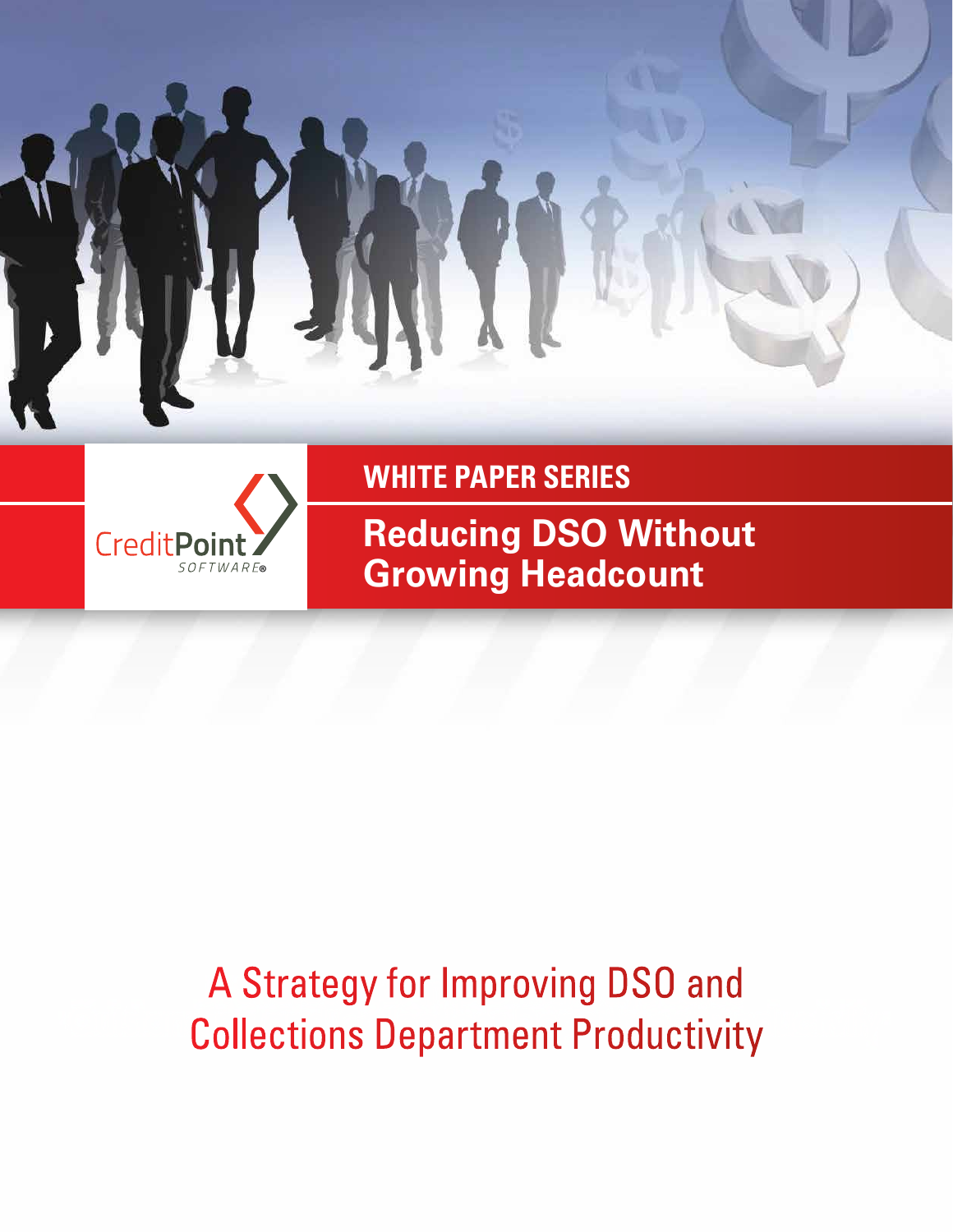

# **Table of Contents**

| <b>A Critical Challenge for Todays Enterprise:</b><br><b>Growing Capabilities Without</b>   |
|---------------------------------------------------------------------------------------------|
| <b>Understanding the Challenges with</b><br><b>Traditional Manpower-Based</b>               |
| <b>The CreditPoint Advantage for Improved</b><br><b>Enterprise Collections Management 8</b> |
| <b>Concluding Summary9</b>                                                                  |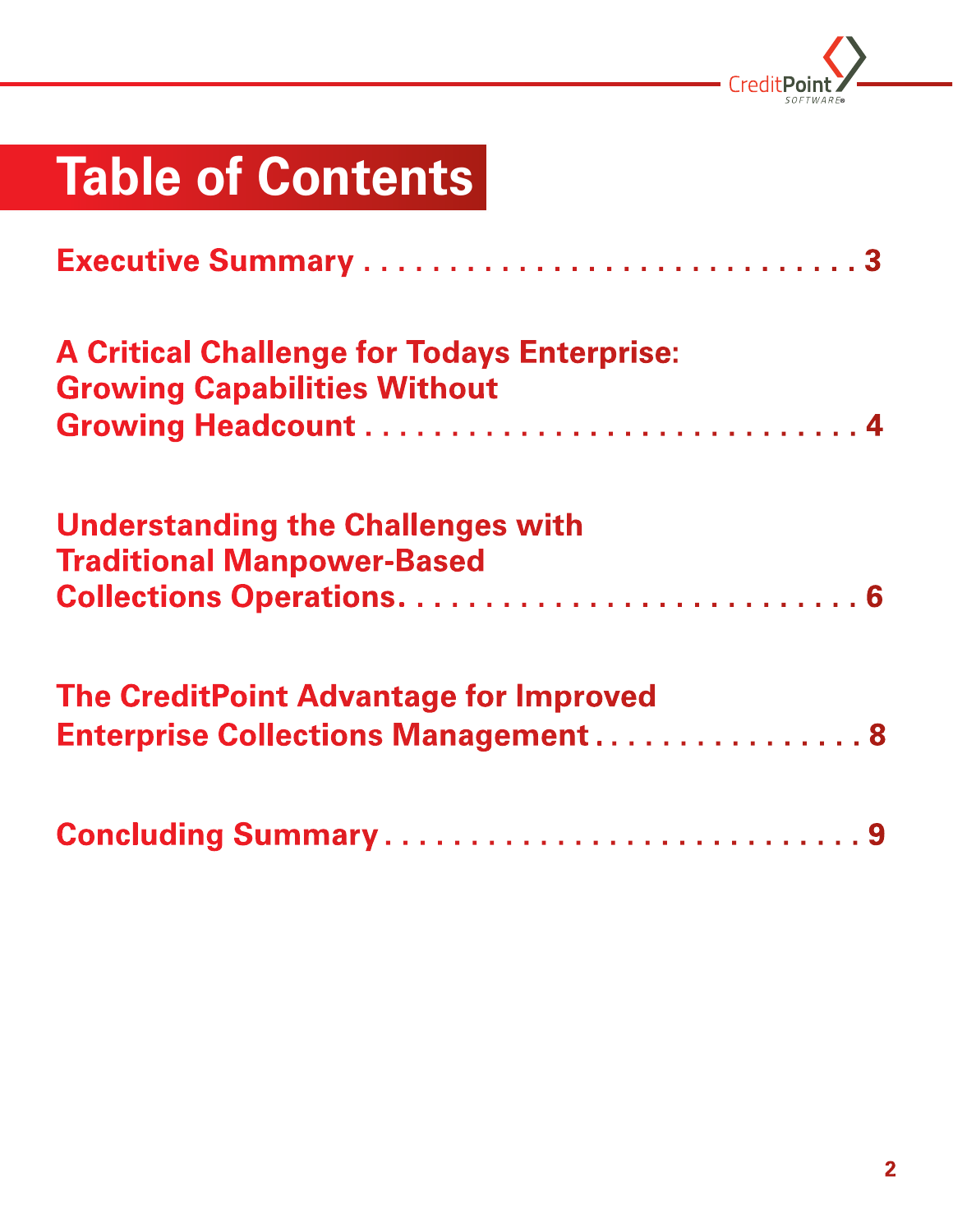

# **Executive Summary**

#### **Situation: Increasing Collections Department Headcount Is Now an Outdated and Costly Strategy**

Within the large-business community, employees have traditionally been viewed as a strategic advantage, especially within a revenue-generating department such as collections. But in today's competitive economic environment, as the cost of maintaining large employee staffs has grown, many enterprises are looking for new ways to lower operating costs, especially personnel-related costs.

As a result, collections departments are facing a serious dilemma: either shave headcount and risk increasing DSO as the result of a smaller, overworked staff or spend more money on technology and let softwares assume a greater amount of the collections workload.

#### **Problem: Enterprises Need Greater Visibility to Improve Productivity and Lower DSO**

Improving DSO can play a significant role in enterprise profitability, as reducing average DSO by just one day can increase collections by as much as tens of thousands or millions of dollars per year.

A shortcoming of the traditional manpower-based collections department is its failure to provide financial executives and departmental managers with adequate visibility into the collections function for any specific employee or for the department as a whole. Without the ability to closely analyze such things as collector activities, open accounts receivable, trends or capital forecasting, financial executives are unable to make the necessary changes that decrease DSO, resulting in a poorer financial performance.

#### **Solution: A Transparent Workflow-Centered Solution That Empowers Greater Productivity**

Today, businesses need a new, more effective model for the collections department that is less dependent on growing headcount and manpower and is more focused on finding new ways to foster more efficient workflows and boost employee productivity.

Such a system should provide financial executives and departmental managers with greater transparency into the collections function. This includes simple access to view multiple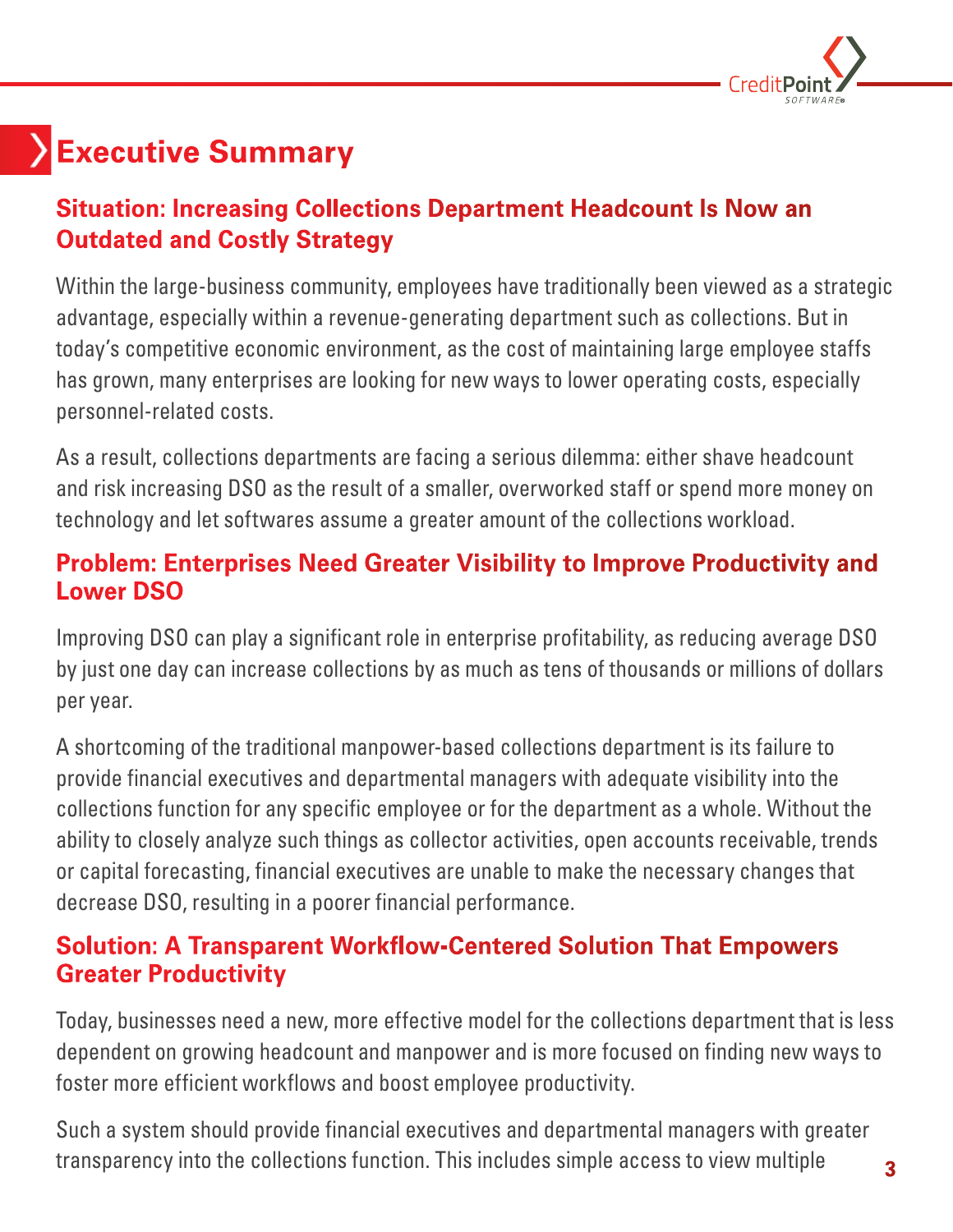

employee collections strategies and make departmental recommendations accordingly, streamlining operational efficiencies and improving productivity while lowering departmental operating costs.

#### **Result: Deferred Headcount, Reduced DSO, Happier Customers and a Better Bottom Line**

CreditPoint's Collections and Dispute Management solution, provides collections departments with the power and flexibility of a fully integrated collections system. Each employee has the ability to manage all the necessary collections functions, including call prioritization, reminder notices, and established follow-up activities.

Furthermore, financial executives and collections department managers have access to a more efficient workflow that can improve the enterprise collections function, shorten DSO, turn accounts receivable faster and thereby improve the bottom line. These strategies also allow the organization to defer headcount increases yet continue to drive productivity.

### **A Critical Challenge for Todays Enterprise: Growing Capabilities Without Growing Headcount**

Enterprises view their employees as strategic investments. Once they have invested time, training, support and hands-on experience, that employee provides a strategic business advantage. This is especially true within a revenue-generating department such as collections. The standard mode of thinking was to grow the number of employees in the collections area in order to reap greater levels of productivity. The idea was that the more people, the faster the accounts receivable turns, the quicker the organization could reduce DSO and ultimately generate better cash flow for the enterprise.

Improving DSO can play a significant role in achieving greater profitability. In 2006, Terry Callahan, then president of Credit Research Foundation (CRF) a nonprofit group of 4,000 credit managers from U.S.-based companies, ranging from Fortune 100 corporations to businesses with annual revenues of \$250 million or more, explained that according to his estimates, there is a lost opportunity cost of \$10,000 per day for each day that average DSO increases. This amounted to \$3.65 million per year for the average CRF member company.<sup>1</sup>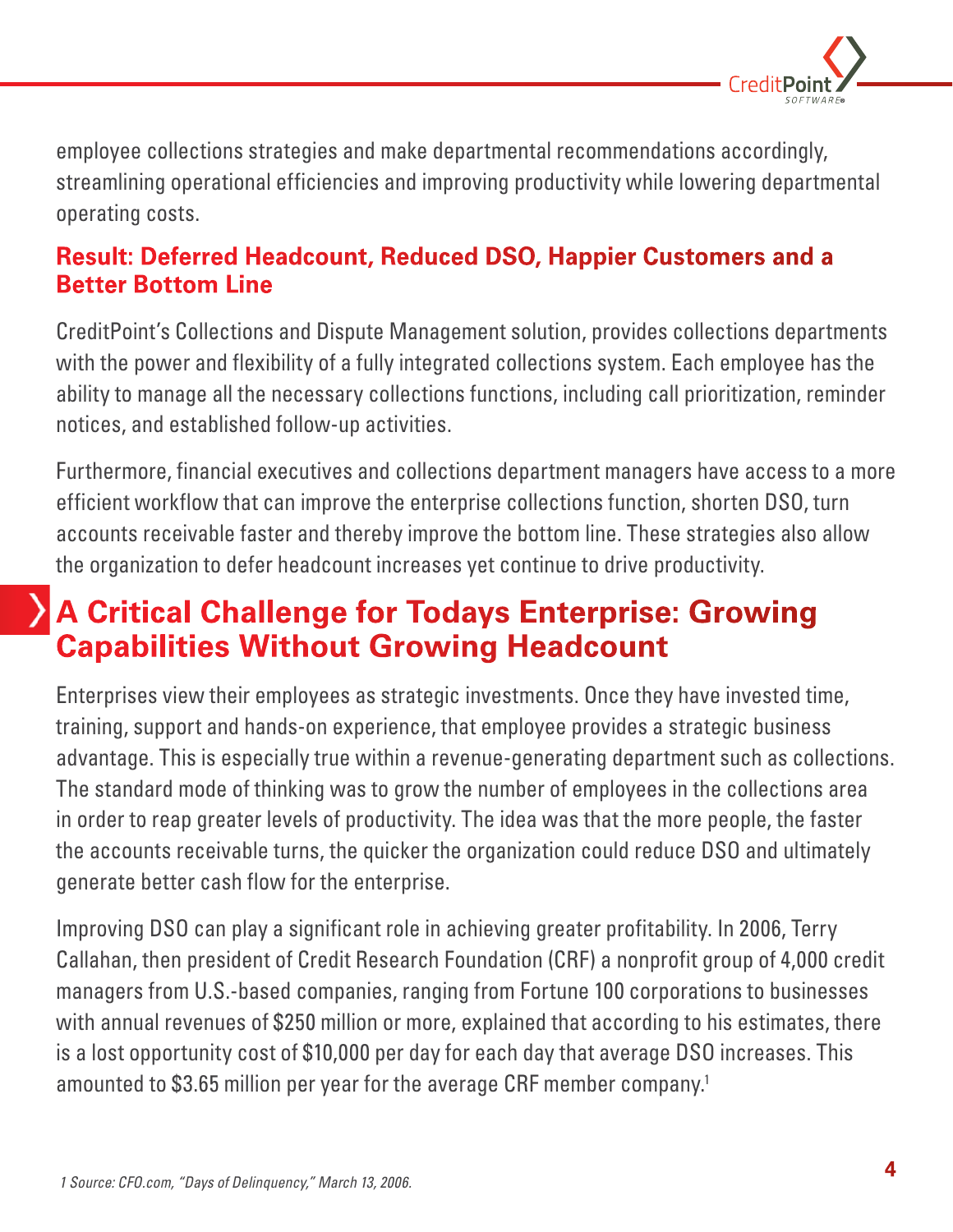

In today's highly competitive economy, many enterprises are looking for new ways to lower operating costs. Because maintaining a large workforce has historically been one of the highest costs for any company, trimming staff is often one of a company's first cost-cutting measures. As a result, enterprise collection departments are facing a serious dilemma: either shave headcount and risk increasing DSO as the result of a smaller, overworked staff, or have automation assume a greater share of the collections workload, which may decrease cost but may also increase collections-related problems and risk.

In terms of information automation, ERP systems have traditionally been at the heart of the financial workflow process within large businesses. Unfortunately, when it comes to managing the collections function, even the best ERP vendors do a mediocre job of managing the collections workload. Some of the largest ERP vendors depend on third parties to incorporate the collections function into their systems, while other ERP vendors offer their own homegrown applications with limited capabilities that do not support all the functions needed to manage collections in today's highly complex business credit environment.

**Many organizations have opted to manage the collections function in a more convoluted fashion, moving customer information from ERP applications to spreadsheets.** 

Given these limitations, many organizations have opted to manage the collections function in a more convoluted fashion, moving customer information from ERP applications to desktop spreadsheets. While this approach may address short-term needs, it opens up greater opportunities for human error and increases the time required to resolve billing problems. This diminishes customer service and decreases the opportunity for future business opportunities.

What enterprises need is a collections department solution that allows them to maintain their current headcount and gain greater productivity levels from each employee, without dramatically increasing overall operating costs. Such a solution should also provide a detailed and measurable road map for reducing DSO, which allows financial executives to clearly demonstrate a return on investment and improve bottom-line profitability.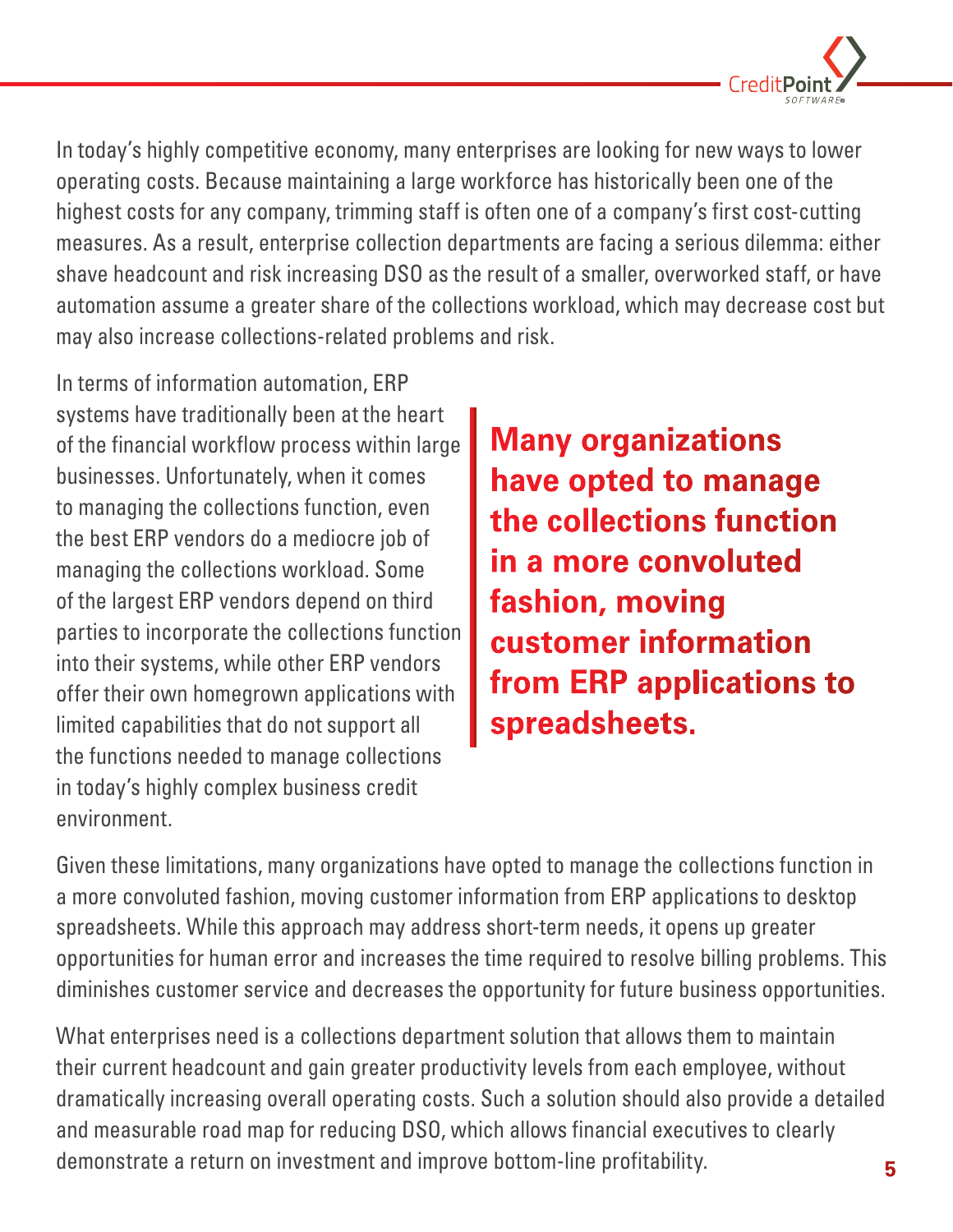

The goal of this white paper is to educate corporate collections managers and decision makers about a workflow solution that empowers collections departments to gain greater levels of productivity and efficiency using their existing headcount, thereby improving their bottom line.

### **Understanding the Challenges with Traditional Manpower-Based Collections Operations**

Enterprises that have historically applied the traditional manpower-based growth strategy for their collections department face five distinct business challenges that can have significant bottom-line repercussions for the entire organization. These include the following:

#### Challenge #1: Longer DSO and Diminished Cash Flow

When open AR information is managed without automation and workflow technology, financial information becomes more dated, often adding an additional week or two to the aging process. As a result, cash flow is inhibited, lengthening DSO that can potentially represent millions of dollars, which has a significant impact on cash flow and the bottom line.

#### Challenge #2: Slow and/or Absent Dispute Resolution

With a potential base of hundreds or thousands of customers in any large accounts receivable system, mistakes as the result of miscommunications or simple human error will eventually take place. When such errors occur, it is imperative that there is a formal dispute process in place to resolve them. Without such practices, collection-related disputes take longer to resolve, extending the time to issue any required credits as well as the time to receive the outstanding funds.

#### Challenge #3: The Absence of Employee/Departmental Visibility

An additional shortcoming of the traditional manpower-based collections department is the poor visibility into the collections function for any individual employee or the department as a whole. Without the ability for financial executives and departmental managers to closely analyze tasks such as collector activities, open accounts receivable, DSO trends or capital forecasting, financial executives are unable to make the necessary changes that will dramatically reduce operating costs and better prepare the enterprise to weather sluggish economic periods.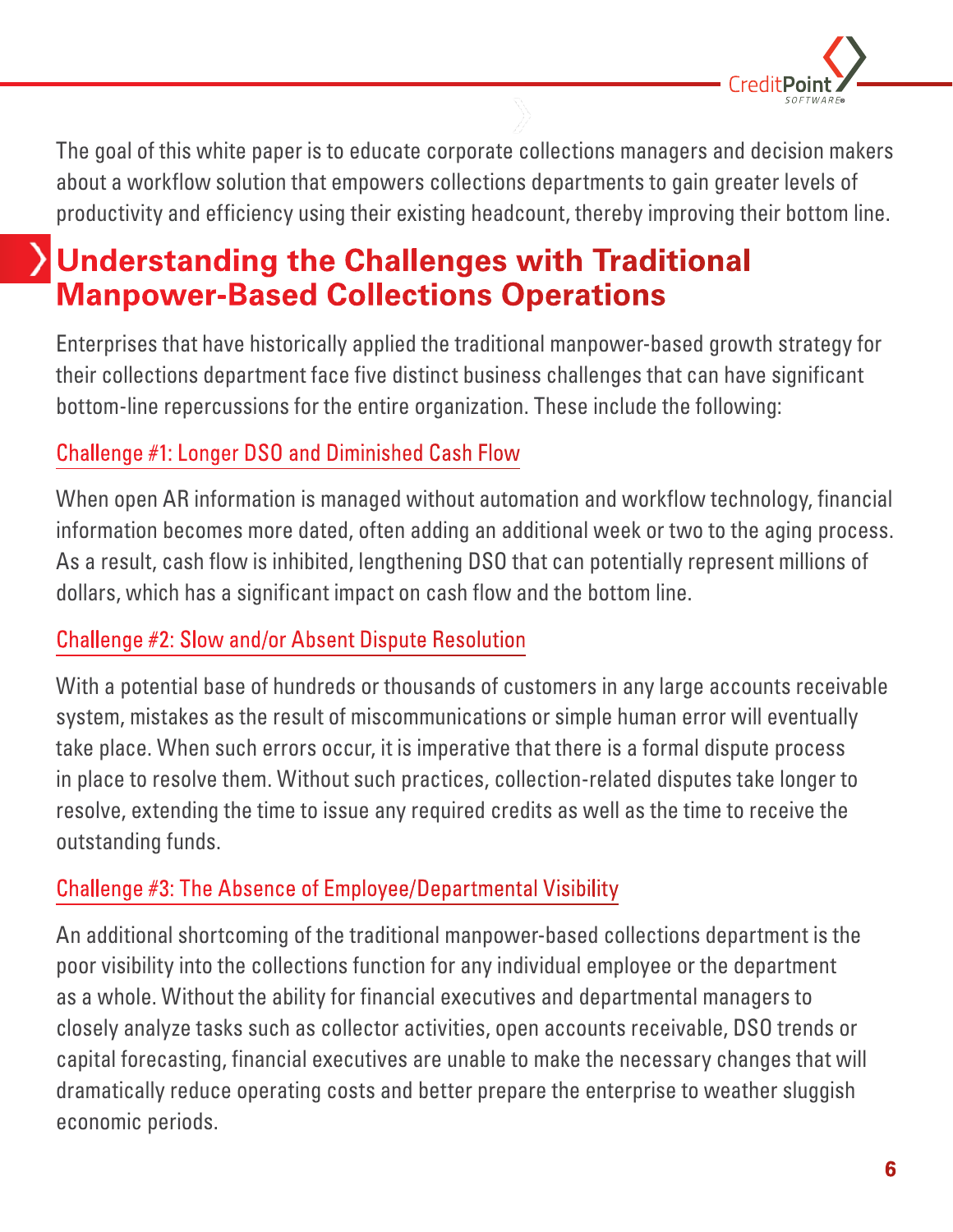

#### Challenge #4: The Widespread Use of Desktop Applications

The widespread use of desktop applications, especially spreadsheets, means that collections information is constantly shifting back and forth between the ERP system and individual employee workstations. When collections information becomes more decentralized and financial executives lose control over the management of that information, adding unnecessary time and cost as collections-related information passes from one employee to another. As a result, it's nearly impossible for management to know who owns the most recent version of collections information for any single customer account at any particular point in time.

**When collections information becomes more decentralized, financial managers lose control, adding unnecessary time and cost as a greater number of people have access to that information.** 

#### Challenge #5: Effect on Customer Service and Future Business Relationships

The lack of greater introspection into the collection system, coupled with decentralized information and the lack of a formal dispute resolution process, creates the perception that an enterprise organization is out of touch, resulting in customers questioning the significance of their business with the enterprise. As a result, the lack of effective collection tools, processes and systems has a direct impact on customer service and the potential for future sales with those customers.

To overcome these challenges, businesses need a new and more effective enterprise collections model that is less dependent on growing headcount and manpower and is instead focused on utilizing superior information tools to improve the collections function, lower costs and foster more efficient workflows.

Such a solution is available from CreditPoint Software.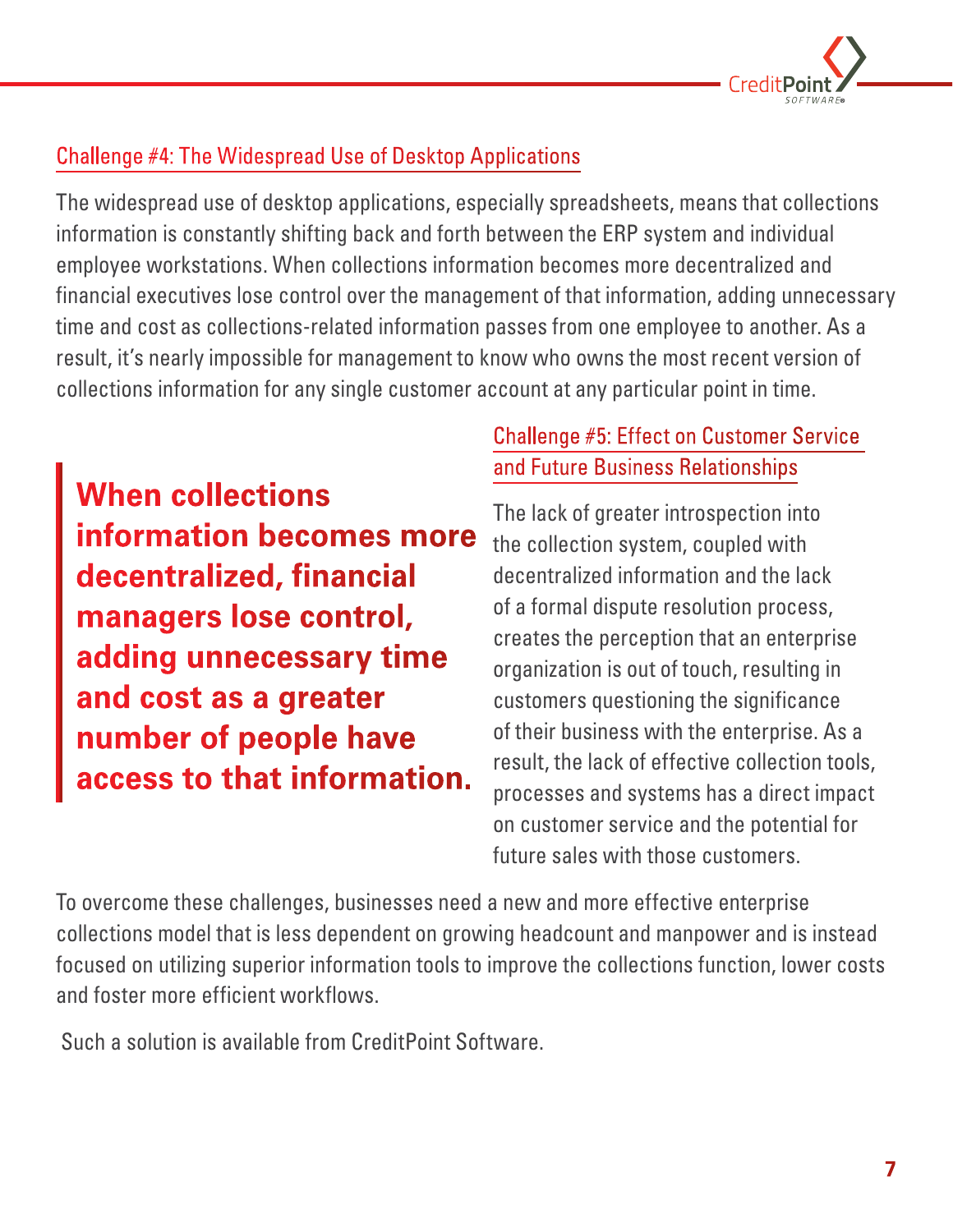

### **The CreditPoint Advantage for Improved Enterprise Collections Management**

When one takes a closer look at the enterprise collections function, it becomes apparent that each organization has its own unique method of prioritizing and escalating collections and dispute management issues.

CreditPoint Software takes this central premise into account. The configurable software allows each organization to address its unique collections processes and management needs.

#### **A New Approach to Collections and Dispute Management**

CreditPoint's Collections and Dispute Management solution provides enterprise collections departments with the power and flexibility of a fully integrated system. Using a customizable dashboard, each employee has the ability to manage all the necessary collections-related functions, including call prioritization, reminder notices and established follow-up activities.

All information in the dashboard is segregated and displayed in a variety of panels, which are matched to each employee's specific daily workflow. Collectors can review a specific account, place a call and log the resulting promise or dispute. The system captures all the critical data, while giving collectors unique collection strategies to address the subtle nuances associated with each individual customer account.

**CreditPoint's Collections and Dispute Management solution provides enterprise collections departments with the power and flexibility of a fully integrated system.**

CreditPoint's Collections and Dispute Management solution also provides financial executives with complete access to a wide variety of performance metrics. Executive reports can be configured for performance review, cash forecasting and portfolio analysis. Reports can also be refined down to a granular level, giving management a highly detailed analysis of the entire portfolio, an individual customer account or a group of accounts.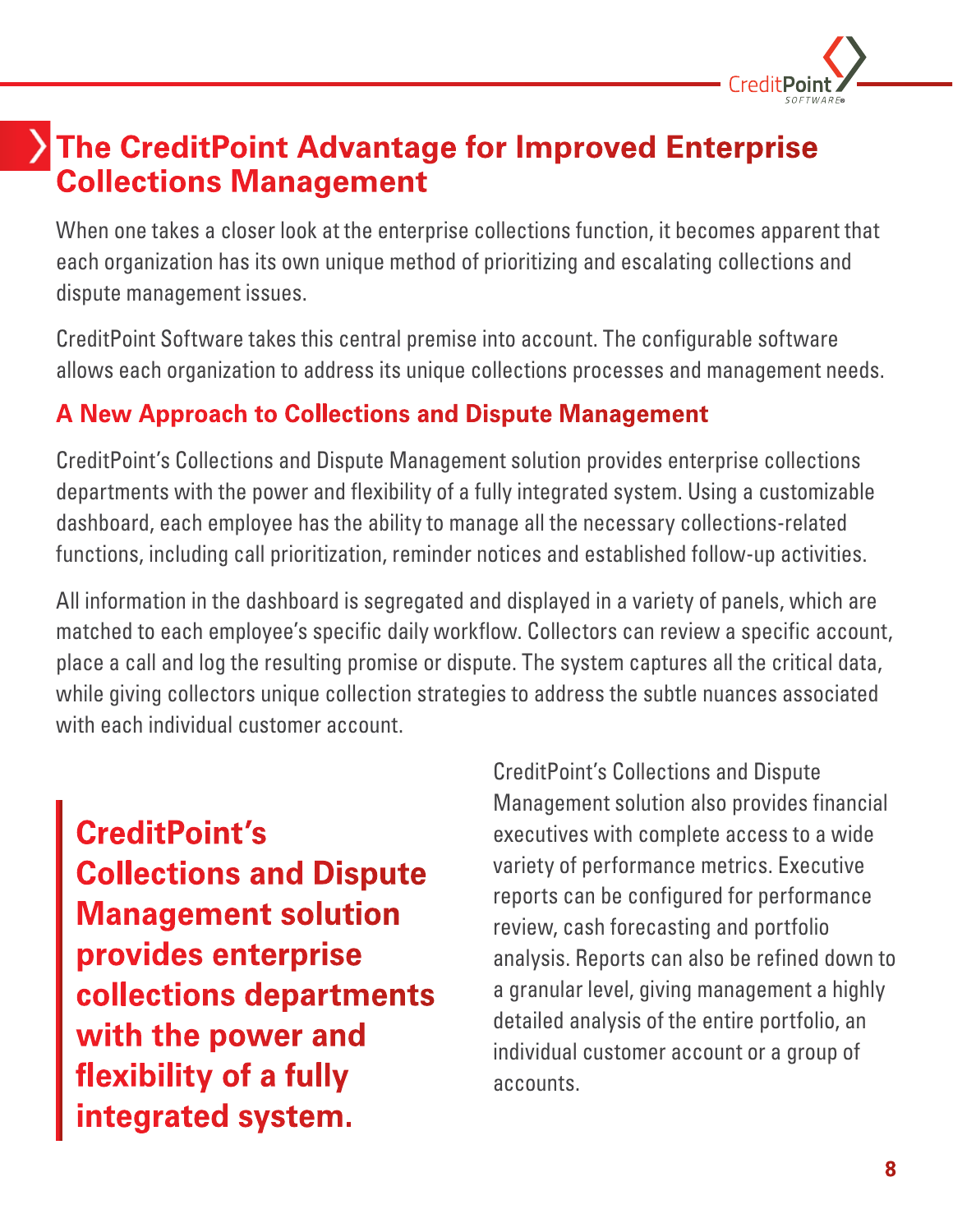

The key features of CreditPoint's Collections and Dispute Management solution includes:

Automated Workflow — Generate custom call scripts that collections personnel can access to log their collections-related activities. Collections managers can also make daily to-do list assignments and track their individual progress against those assignments, as well as integrate any related information with sales and customer service departments to improve operations.

Detailed Business Intelligence Reports —Configure detailed reports as a means of driving better financial performance. Reports include a drill-down capability, allowing AR information to be reviewed from the macro to the micro level, improving overall collections management and policy-related decision making.

Highly Configurable and Flexible Look and Feel — Dashboards can be configured to support a particular collector's workflow, thereby maximizing employee time and productivity.

Greater Management Transparency —View multiple employee collections strategies and make departmental recommendations accordingly, streamlining operational efficiencies, improving productivity and lowering departmental operating costs.

Dispute Resolution Functions — The software includes formal processes that facilitate AR disputes or the "promise to pay" for late customers, shortening the time necessary to complete these transactions, which lowers DSO.

Mass Correspondence and Proof of Delivery —Save time by automating department correspondence (email, fax, letter) and integrating information with national carriers such as UPS, FedEx, and USPS.

With CreditPoint's Collections and Dispute Management software, enterprise collections can reduce DSO and bad debt, increase capital flow and improve customer service and satisfaction without the cost of growing departmental headcount.

# **Concluding Summary**

The traditional practice of applying manpower and headcount as a way to improve enterprise operations must change. Such practices no longer work at a time when enterprises are squeezing every dollar out of their existing resources to lower overall operating expenditures.